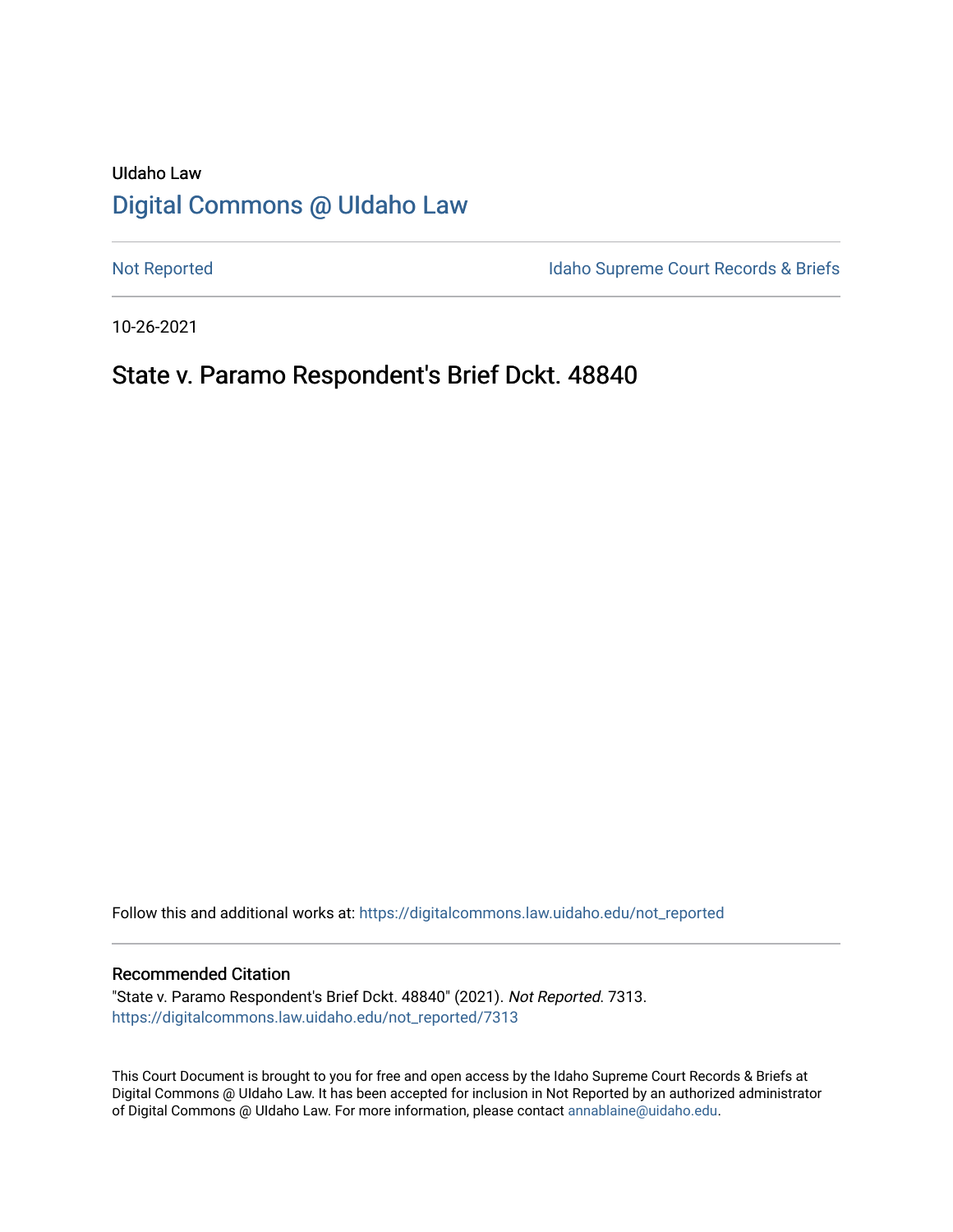Electronically Filed 10/26/2021 9:09 AM Idaho Supreme Court Melanie Gagnepain, Clerk of the Court By: Murriah Clifton, Deputy Clerk

LAWRENCE G. WASDEN Attorney General State of Idaho

MARK A. KUBINSKI Deputy Attorney General Chief, Criminal Law Division

KENNETH K. JORGENSEN Deputy Attorney General P.O. Box 83720 (208) 334-4534 Email: ecf@ag.idaho.gov

# IN THE SUPREME COURT OF THE STATE OF IDAHO

| <b>STATE OF IDAHO</b> |                           |
|-----------------------|---------------------------|
|                       | NO. 48840-2021            |
| Plaintiff-Respondent, |                           |
|                       | <b>Twin Falls County</b>  |
| V.                    | Case No. CR42-20-2954     |
|                       |                           |
| LUIS PARAMO           |                           |
|                       | <b>RESPONDENT'S BRIEF</b> |
| Defendant-Appellant.  |                           |
|                       |                           |

Has Luis Paramo failed to show that the district court abused its sentencing discretion when it imposed aggregate sentences totaling five years with two years determinate upon his convictions for eluding a peace officer and DUI?

## ARGUMENT

## Paramo Has Failed to Show that the District Court Abused Its Discretion

A. Introduction

While riding home during rush hour traffic in his marked police vehicle, Sergeant Ken Mencl feared for his life when he saw Luis Paramo speeding toward him at 97 miles per hour in the wrong lane of traffic. (PSI, p. 15; Trial Tr., p. 108, Ls. 16-22; p. 110, Ls. 6-7.) Sergeant Mencl testified, "I've been in this job for 20 years, and only on a very few occasions have I been in a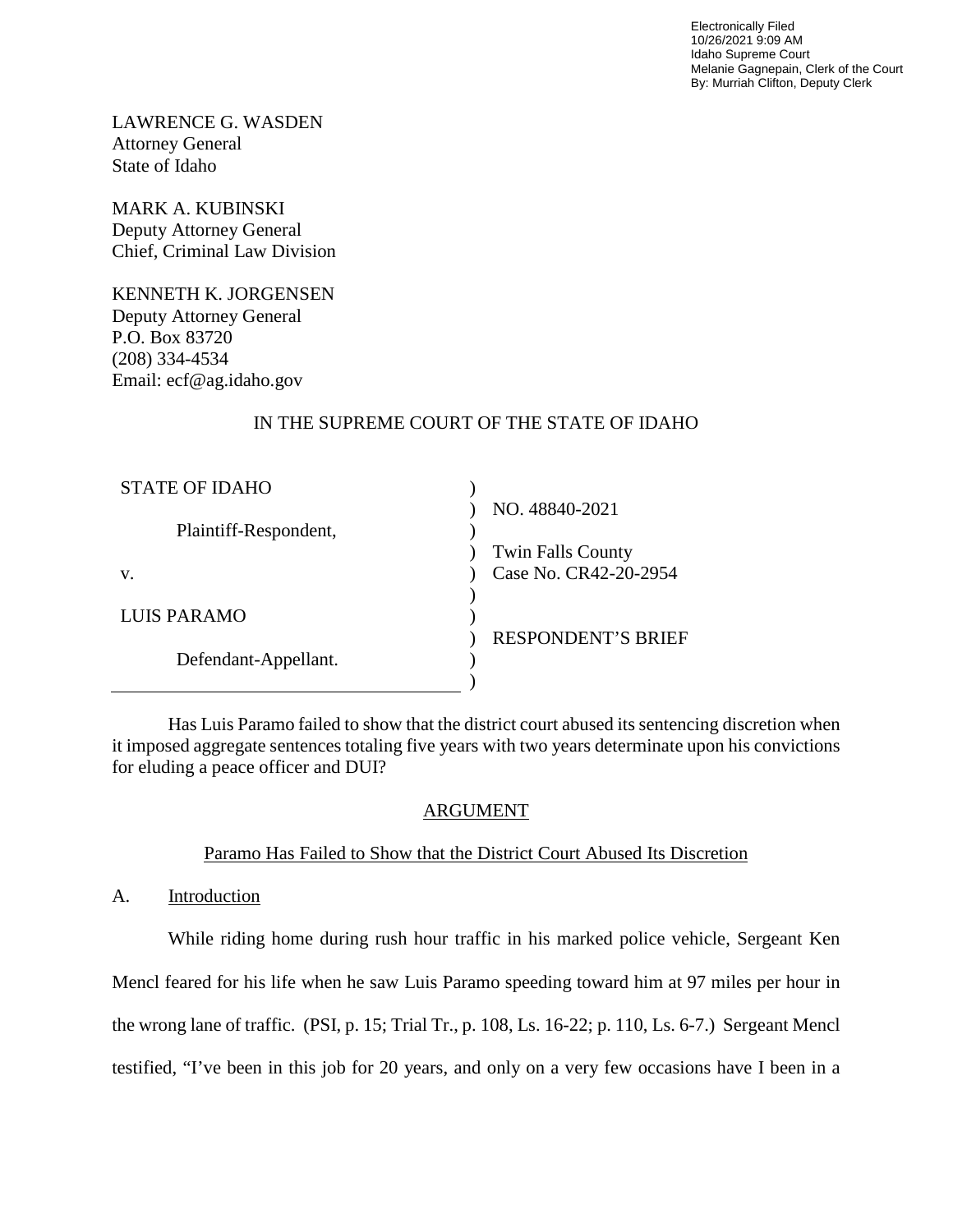situation where I thought that I might not make it home, and this was one of those situations." (Trial Tr., p. 110, Ls. 9-12.) After nearly being run off the road, Sergeant Mencl activated his lights and sirens, U-turned, and proceeded to pursue Paramo, attempting to intervene to avoid collision on the congested road. (Trial Tr., p. 111, Ls. 5-22.) While running, Paramo failed to negotiate a turn, ran over a traffic sign damaging his windshield and hood, through a field where he spun out, and back onto the road where he continued to elude Sergeant Mencl, traveling at 75 miles per hour. (PSI, p. 15; Trial Tr., p. 114, Ls. 11-16; p. 119, Ls. 19-22; p. 150, L. 25 – p. 152, L. 19.) Paramo surprised Sergeant Mencl when he suddenly turned into the parking lot of a McDonalds and stopped. (PSI, p. 15; Trial Tr., p. 122, L. 22 – p. 123, L. 12.)

Sergeant Mencl initiated a felony stop on the vehicle, handcuffed Paramo, and observed many indications that Paramo was intoxicated, including glassy, bloodshot eyes, a strong odor of alcohol on his breath, and slurred speech. (PSI, p. 15.) Sergeant Mencl considered asking Paramo if he'd be willing to do standard field sobriety tests but decided the tests "would be difficult if not hazardous based on [Paramo's] inability to walk well." (Trial Tr., p. 133, Ls. 7-17.) Though he claimed to have had only three beers, Paramo's blood alcohol content was 1.53/1.54. (PSI, pp. 16, 25.) When asked why he didn't stop for Sergeant Mencel, Paramo answered that he "didn't want to go to jail." (PSI, p. 16; Trial Tr., p. 186, Ls. 14-20.) Later, when asked about the evening of his arrest, Paramo recalled he was pulled over because his front window was broken, passed a field sobriety test, was not driving fast and never attempted to flee police. (PSI, p. 16.)

The state charged Paramo with eluding a peace officer and operating a motor vehicle while under the influence of alcohol (DUI). (R., pp. 48-49.) A jury found Paramo guilty. (R., p. 179.) The district court imposed aggregate sentences of five years, with two fixed, and suspended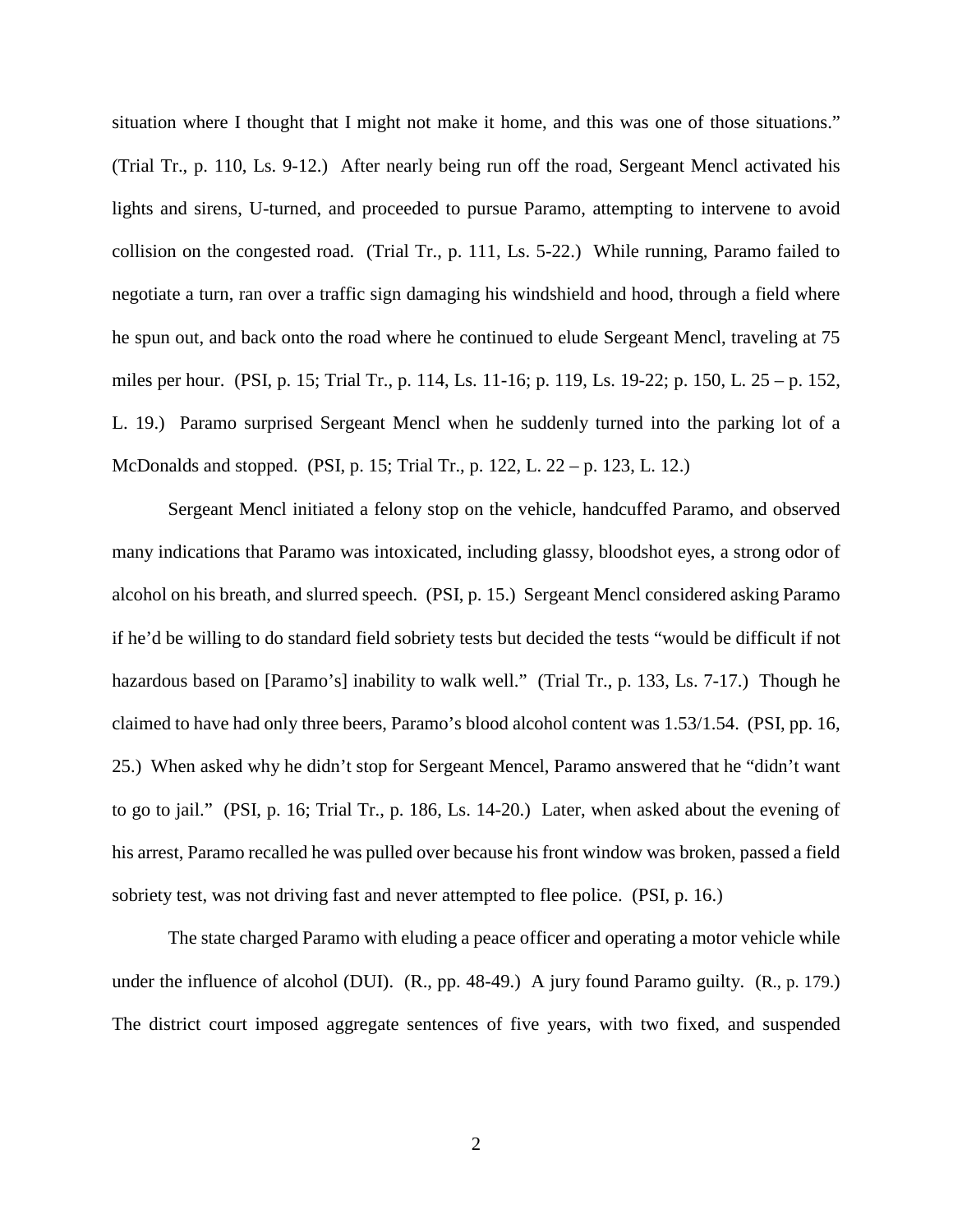Paramo's driver's license for a period of three years following his incarceration. (R., pp. 188-90.) Paramo filed a timely notice of appeal. (R., 195–97.)

Paramo challenges the district court's decision to impose an aggregate sentence of five years with two years fixed. Paramo has failed to show an abuse of discretion.

#### B. Standard of Review

The length of a sentence is reviewed under an abuse of discretion standard considering the defendant's entire sentence. State v. Oliver, 144 Idaho 722, 726, 170 P.3d 387, 391 (2007) (citing State v. Strand, 137 Idaho 457, 460, 50 P.3d 472, 475 (2002); State v. Huffman, 144 Idaho 201, 159 P.3d 838 (2007)). Where a sentence is within statutory limits, the appellant bears the burden of demonstrating that it is a clear abuse of discretion. State v. Baker, 136 Idaho 576, 577, 38 P.3d 614, 615 (2001) (citing State v. Lundquist, 134 Idaho 831, 11 P.3d 27 (2000)). In evaluating whether a lower court abused its discretion, the appellate court conducts a four-part inquiry, which asks "whether the trial court: (1) correctly perceived the issue as one of discretion; (2) acted within the outer boundaries of its discretion; (3) acted consistently with the legal standards applicable to the specific choices available to it; and (4) reached its decision by the exercise of reason." State v. Herrera, 164 Idaho 261, 270, 429 P.3d 149, 158 (2018) (citing Lunneborg v. My Fun Life, 163 Idaho 856, 863, 421 P.3d 187, 194 (2018)).

### C. Paramo Has Shown No Abuse of the Court's Discretion

To bear the burden of demonstrating an abuse of discretion, the appellant must establish that, under any reasonable view of the facts, the sentence was excessive. State v. Farwell, 144 Idaho 732, 736, 170 P.3d 397, 401 (2007). In determining whether the appellant met this burden, the court considers the entire sentence but, because the decision to release the defendant on parole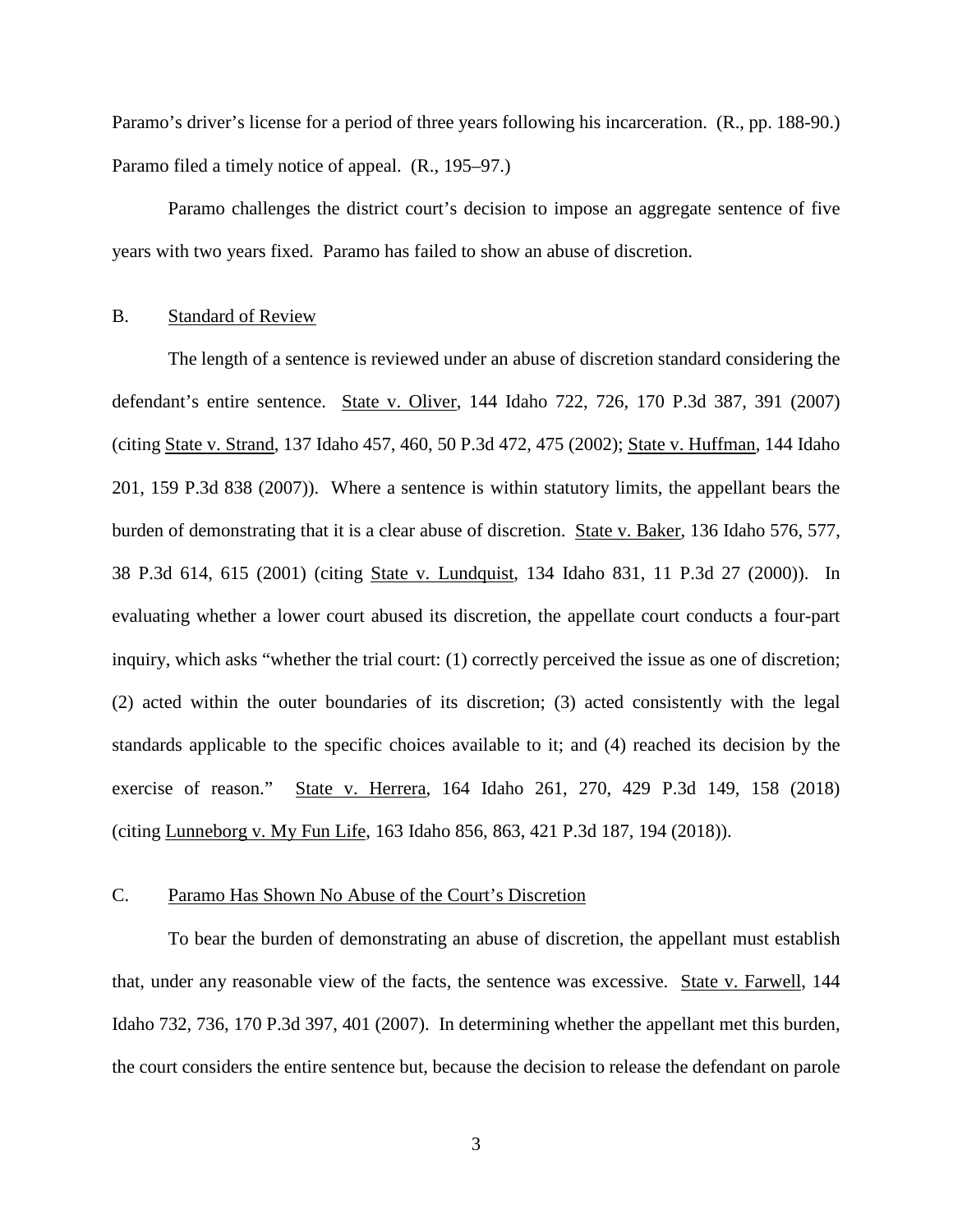is exclusively the province of the executive branch, presumes that the determinate portion will be the period of actual incarceration. State v. Bailey, 161 Idaho 887, 895, 392 P.3d 1228, 1236 (2017) (citing Oliver, 144 Idaho at 726, 170 P.3d at 391). To establish that the sentence was excessive, the appellant must demonstrate that reasonable minds could not conclude the sentence was appropriate to accomplish the sentencing goals of protecting society, deterrence, rehabilitation, and retribution. Farwell, 144 Idaho at 736, 170 P.3d at 401. A sentence is reasonable "'if it appears necessary to accomplish the primary objective of protecting society and to achieve any or all of the related goals of deterrence, rehabilitation, or retribution.'" Bailey, 161 Idaho at 895-96, 392 P.3d at 1236-37 (quoting State v. McIntosh, 160 Idaho 1, 8, 368 P.3d 621, 628 (2015)).

The district court applied factors for both  $Toolill<sup>1</sup>$  $Toolill<sup>1</sup>$  $Toolill<sup>1</sup>$  and those set forward in Idaho Code § 19-2521 (Sent. Tr., p. 16, Ls. 10-13.) The district court recognized Paramo's actions put society at risk and his "history indicates that [he] will continue to do so through [his] alcohol consumption." (Sent. Tr., p. 17, L.  $25 - p$ . 18, L. 3.) The district court hoped Paramo could be rehabilitated but, based on his comments before the district court during sentencing, recognized that he was "not taking responsibility for what [he'd] done" and had "no desire to change [his] behavior." (Sent. Tr., p. 18 Ls. 4-12.) The district court considered Paramo's "unwillingness to accept responsibility" and found it needed "to impose a sentence that deters [Paramo] from doing this in the future." (Sent. Tr., p. 18, L. 22 – p. 19, L. 1.) Finally, the court found Paramo needed to be punished "given the danger [he] put society in." (Sent. Tr., p. 19, Ls. 2-4.) Considering the aforementioned, the district court sentenced Paramo to a unified sentence of five years, with two fixed, despite the state's request for a unified sentence of five years, with three and one-half fixed. (Sent. Tr., p. 7, L. 24 – p. 8, L. 1; p. 19, Ls. 5-11.)

 $\overline{a}$ 

<span id="page-4-0"></span><sup>&</sup>lt;sup>1</sup> State v. Toohill, 103 Idaho 565, 568, 650 P.2d 707, 710 (Ct. App. 1982).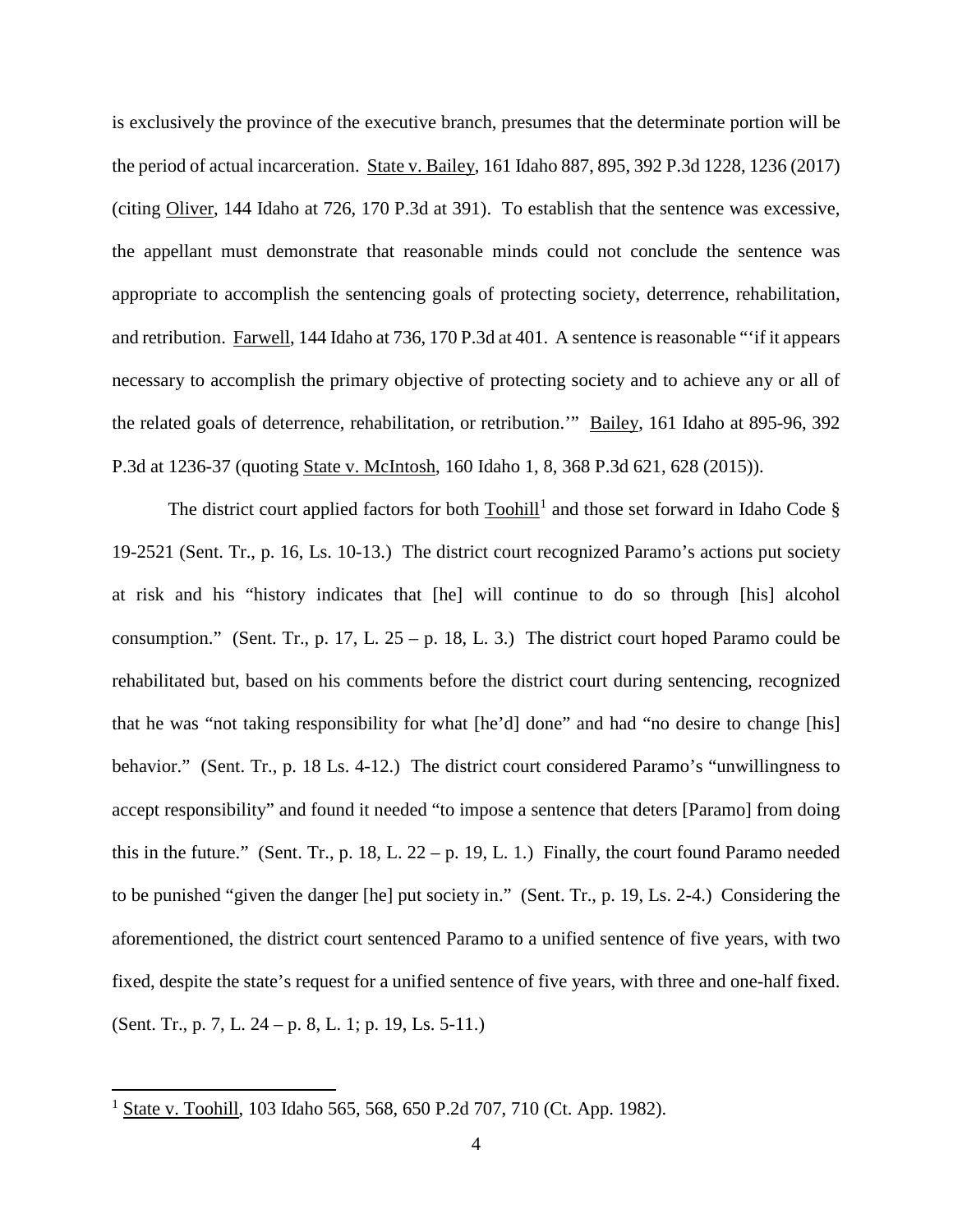Paramo argues that the district court should have sentenced him to a lesser term of imprisonment or retained jurisdiction because Paramo "recognized that alcohol contributed to his legal problems" and "he had an immigration detainer and expected to be deported." (Appellant's brief, pp. 3-4). These arguments are far from persuasive. Rather than admit his own culpability, Paramo maintained "the police made up a story because they want him in jail." (PSI, p. 16.) He told the GAIN-I evaluator, "I don't drink that much. I think I have been set up by police." (PSI, p. 25.)

Despite his claim of no criminal record in another state, Paramo has a felony charge for possession of concentrated cannabis and two charges of DUI in California. (PSI, pp. 6-7, 21.) Elmore County charged Paramo with alcoholic beverage–consume or possess open container by driver. (PSI, pp. 21-22.) Paramo meets the clinical criteria for alcohol use disorder but does not believe he needs treatment nor does he express any motivation to seek treatment or quit drinking. (PSI, pp. 20, 23, 26, 28.) Paramo is an ongoing threat to the community due to his "high" LSI-R score of 30 combined with his resistance to treatment and failure to take responsibility for the crimes he committed. (PSI, p. 17.) He is not an appropriate candidate for retained jurisdiction or a reduced sentence.

Paramo denies every aspect of the night he attempted to elude Sergeant Mencl, and has instead concocted a new story of imagined events and personal persecution. He denies he has a problem with alcohol but has been charged multiple times with alcohol related offenses and diagnosed with alcohol use disorder. The district court recognized Paramo's disregard for the safety of the community and his lack of accountability makes him a continued risk. Paramo has failed to show an abuse of discretion.